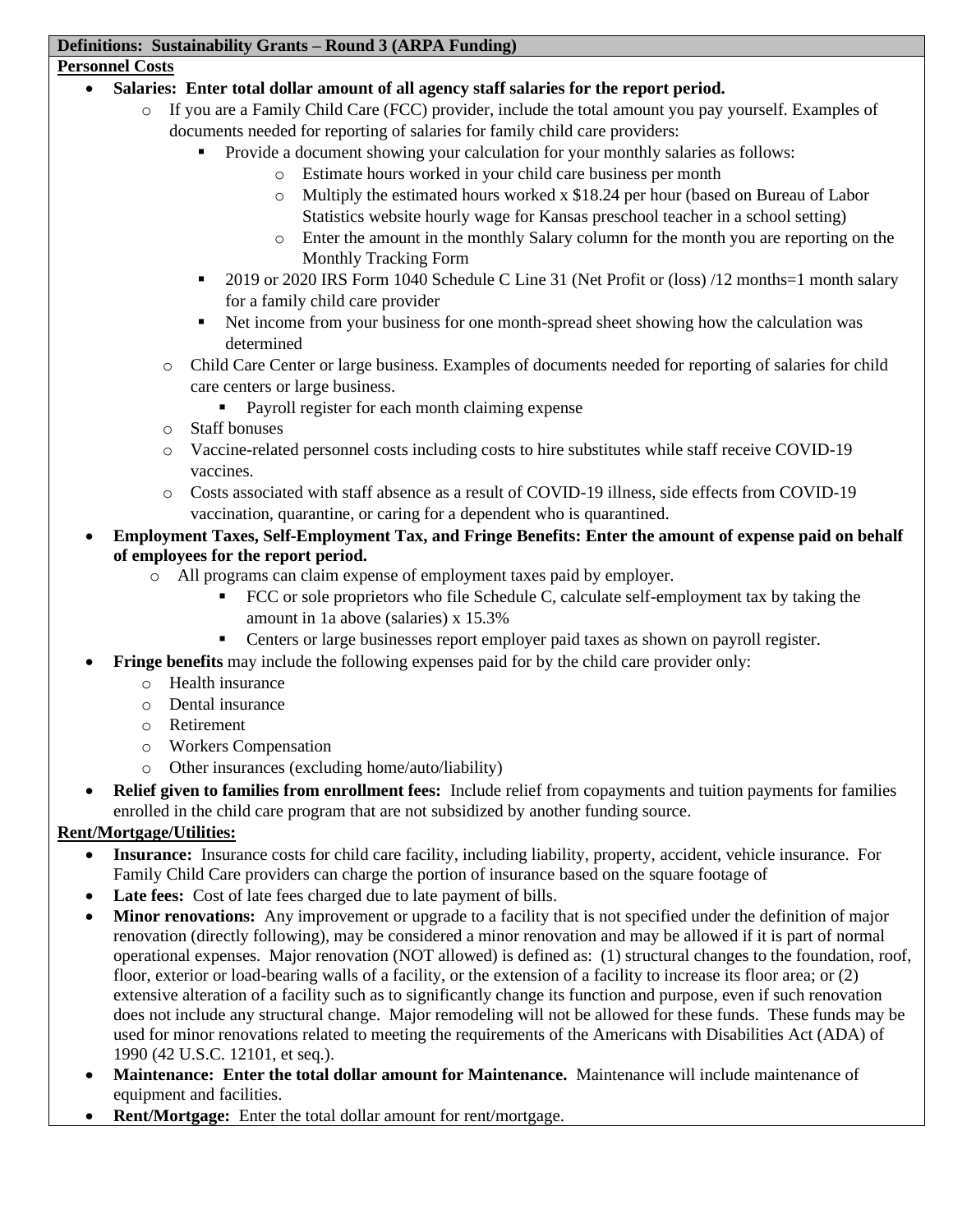• **Utilities, Telephone, Internet:** Enter the total dollar amount for utilities, telephone and internet expenses.

# **Personal Protective Equipment (PPE):**

- **Personal Protective Equipment:** PPE costs would include things such as gloves, masks, digital thermometers, face shields, etc.
- **Background checks:** Cost of background checks for child care staff.
- **Contract cleaning**: Cost to pay outside company to clean child care facility.
- **Training:** Training for proper cleaning of child care facility, and Health and Safety training.

## **Purchases of or updates to equipment and supplies:**

- **Equipment:** Enter the total dollar amount for equipment. Equipment might include things such as portable partitions to enforce social distancing or hand washing stations.
- **Health monitoring equipment**: Purchase of equipment such as thermometers, automated external defibrillators, etc.
- **Other equipment and updates**: Purchase of computers, smart phones, tablets and any updates needed for these items.
- **Software:** Enter the total expense you incurred for software for your child care.

# **Goods and services:**

- **Advertising:** Enter the total amount of expense for advertising of your child care facility and advertising.
- **Classroom Supplies:** Enter the total dollar amount for classroom supplies.
- **Cleaning and Sanitation Supplies:** Enter the total dollar amount for cleaning and sanitation supplies. This would include things such as sanitary wipes, air filtration systems, shampooers, vacuums, steam mops, shampooers, washer/dryer, dishwasher, all soaps (laundry, hand, dish), air purifiers.
- Food: Enter the total amount for food or food services.
- **Licensing Fees:** Enter the total expense you incurred for Child Care Licensing for your child care business.
- **Mileage:** Enter the total business-related mileage incurred for transportation costs to transport staff or students. Mileage is calculated at number of miles times \$0.56 per mile (IRS standard mileage rate).
- **Office Supplies:** Enter the total dollar amount for office supplies.
- **Professional Development:** Enter the total dollar amount for professional development.

## **Mental health supports:**

- **Infant and early childhood mental health consultation:** Enter the total expense you incurred for mental health supports for children in your care.
- **Mental health consultation for you or your employees:** Enter the total expense you incurred for mental health support for staff working in the child care facility.

# **PLEASE NOTE:**

If you have questions on how to complete the monthly tracking form or allowable expenses, please schedule a technical assistance visit in one of the following ways:

- Schedule time with one of our grant navigators by going online to [www.ks.childcareaware.org](http://www.ks.childcareaware.org/) to the grants page. Complete the form to "Request assistance with your grant application and other resources!" We will connect you with a grant navigator who can work with you one-on-one as you work through the process.
- Go to [www.ks.childcareaware.org](http://www.ks.childcareaware.org/) to our "grant chat line" to receive real time assistance.

If you have questions regarding the tax implications of either the grant funds you receive, or the expenses claimed for this grant, please contact your tax preparer. We cannot offer tax advice.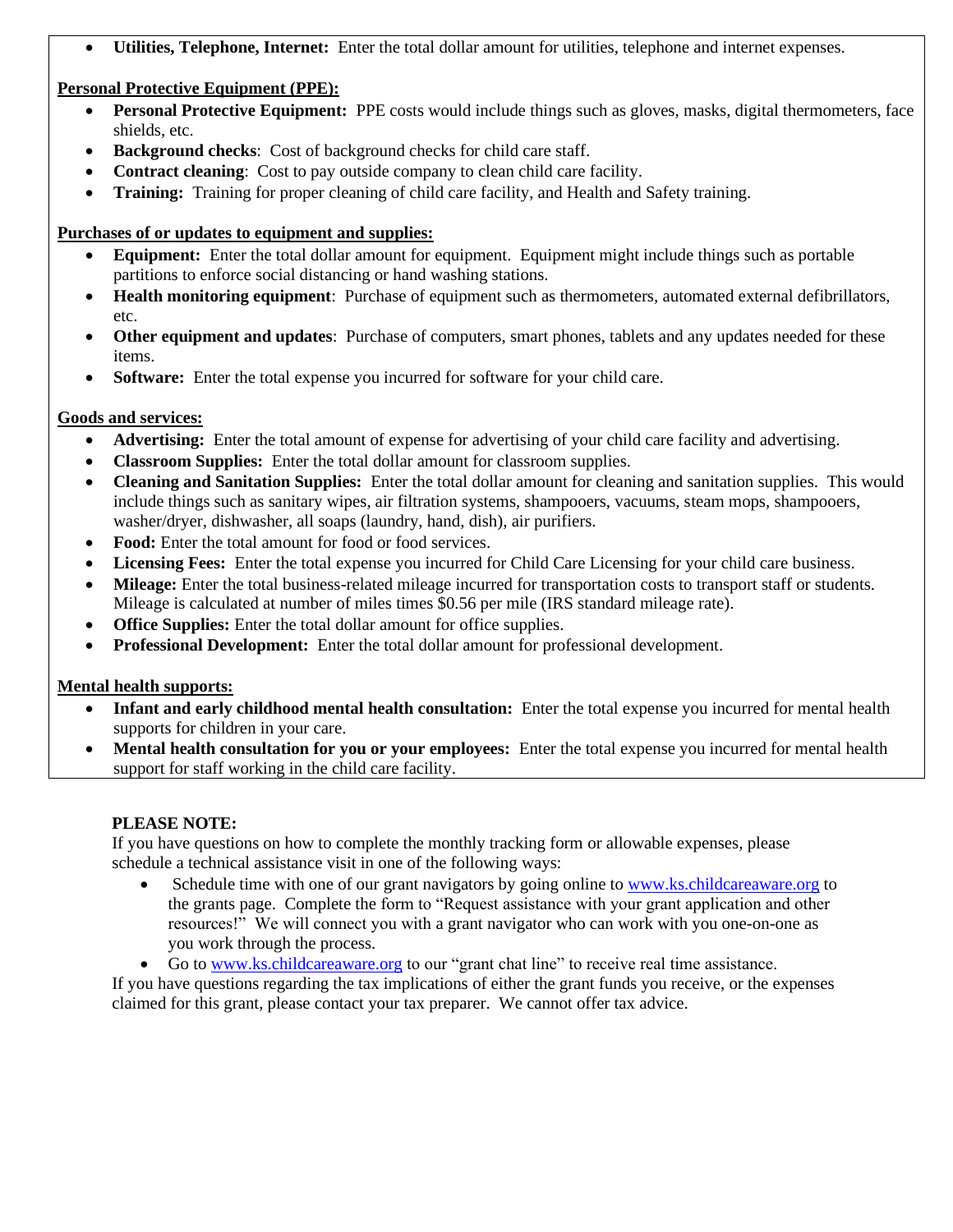| Monthly Tracking Form - Sustainability Grants - Round 3 (ARPA Funding) |                                                                                                                                              |            |               |            |                    |       |  |  |  |
|------------------------------------------------------------------------|----------------------------------------------------------------------------------------------------------------------------------------------|------------|---------------|------------|--------------------|-------|--|--|--|
| <b>Total Grant Award</b>                                               | \$0.00                                                                                                                                       |            |               |            |                    |       |  |  |  |
|                                                                        | <b>ACTUAL Expenses (Do NOT use estimates)</b><br>You must maintain documentation for any expense reported on this form for 5<br><b>Total</b> |            |               |            |                    |       |  |  |  |
|                                                                        |                                                                                                                                              |            |               |            |                    |       |  |  |  |
|                                                                        | years.                                                                                                                                       |            |               |            |                    |       |  |  |  |
| <b>Expenditure Category</b>                                            | July 1, 2022-<br>March 12,<br>September 1, 2022-<br>June $1$ ,<br>August 1,                                                                  |            |               |            |                    |       |  |  |  |
|                                                                        |                                                                                                                                              |            |               | 2022-      |                    |       |  |  |  |
|                                                                        | 2020-May                                                                                                                                     | 2022- June | July 31, 2022 |            | September 30, 2022 |       |  |  |  |
|                                                                        | 31, 2022                                                                                                                                     | 30, 2022   |               | August 31, |                    |       |  |  |  |
|                                                                        |                                                                                                                                              |            |               | 2022       |                    |       |  |  |  |
| Please check the box if                                                |                                                                                                                                              |            |               |            |                    |       |  |  |  |
| you would like to receive                                              |                                                                                                                                              |            |               |            |                    |       |  |  |  |
| the payment for the                                                    |                                                                                                                                              |            |               |            |                    |       |  |  |  |
| following months:                                                      |                                                                                                                                              |            |               |            |                    |       |  |  |  |
|                                                                        |                                                                                                                                              |            |               |            |                    |       |  |  |  |
| <b>Personnel costs:</b>                                                |                                                                                                                                              |            |               |            |                    |       |  |  |  |
| <b>Salaries</b>                                                        |                                                                                                                                              |            |               |            |                    | Row   |  |  |  |
|                                                                        |                                                                                                                                              |            |               |            |                    | Total |  |  |  |
| <b>Employment</b> taxes                                                |                                                                                                                                              |            |               |            |                    | Row   |  |  |  |
|                                                                        |                                                                                                                                              |            |               |            |                    | Total |  |  |  |
| Fringe benefits                                                        |                                                                                                                                              |            |               |            |                    | Row   |  |  |  |
|                                                                        |                                                                                                                                              |            |               |            |                    | Total |  |  |  |
| Relief given to                                                        |                                                                                                                                              |            |               |            |                    | Row   |  |  |  |
| families from                                                          |                                                                                                                                              |            |               |            |                    |       |  |  |  |
|                                                                        |                                                                                                                                              |            |               |            |                    | Total |  |  |  |
| enrollment fees                                                        |                                                                                                                                              |            |               |            |                    |       |  |  |  |
| <b>Rent/Mortgage/Utilities:</b>                                        |                                                                                                                                              |            |               |            |                    |       |  |  |  |
| Insurance                                                              |                                                                                                                                              |            |               |            |                    | Row   |  |  |  |
|                                                                        |                                                                                                                                              |            |               |            |                    | Total |  |  |  |
| Late fees                                                              |                                                                                                                                              |            |               |            |                    | Row   |  |  |  |
|                                                                        |                                                                                                                                              |            |               |            |                    | Total |  |  |  |
| Minor renovations                                                      |                                                                                                                                              |            |               |            |                    | Row   |  |  |  |
|                                                                        |                                                                                                                                              |            |               |            |                    | Total |  |  |  |
| Maintenance                                                            |                                                                                                                                              |            |               |            |                    | Row   |  |  |  |
|                                                                        |                                                                                                                                              |            |               |            |                    | Total |  |  |  |
| Rent/mortgage                                                          |                                                                                                                                              |            |               |            |                    | Row   |  |  |  |
|                                                                        |                                                                                                                                              |            |               |            |                    | Total |  |  |  |
| Utilities/telephone/                                                   |                                                                                                                                              |            |               |            |                    | Row   |  |  |  |
| internet                                                               |                                                                                                                                              |            |               |            |                    | Total |  |  |  |
| <b>Personal Protective</b>                                             |                                                                                                                                              |            |               |            |                    |       |  |  |  |
| <b>Equipment (PPE):</b>                                                |                                                                                                                                              |            |               |            |                    |       |  |  |  |
| <b>Personal Protective</b>                                             |                                                                                                                                              |            |               |            |                    | Row   |  |  |  |
| equipment                                                              |                                                                                                                                              |            |               |            |                    | Total |  |  |  |
| <b>Background</b> checks                                               |                                                                                                                                              |            |               |            |                    | Row   |  |  |  |
|                                                                        |                                                                                                                                              |            |               |            |                    | Total |  |  |  |
| Contract cleaning                                                      |                                                                                                                                              |            |               |            |                    | Row   |  |  |  |
|                                                                        |                                                                                                                                              |            |               |            |                    | Total |  |  |  |
|                                                                        |                                                                                                                                              |            |               |            |                    |       |  |  |  |
| Training                                                               |                                                                                                                                              |            |               |            |                    | Row   |  |  |  |
|                                                                        |                                                                                                                                              |            |               |            |                    | Total |  |  |  |
| <b>Purchases of or updates</b>                                         |                                                                                                                                              |            |               |            |                    |       |  |  |  |
| to equipment and                                                       |                                                                                                                                              |            |               |            |                    |       |  |  |  |
| supplies:                                                              |                                                                                                                                              |            |               |            |                    |       |  |  |  |
| Equipment                                                              |                                                                                                                                              |            |               |            |                    | Row   |  |  |  |
|                                                                        |                                                                                                                                              |            |               |            |                    | Total |  |  |  |
| Health monitoring                                                      |                                                                                                                                              |            |               |            |                    | Row   |  |  |  |
| equipment                                                              |                                                                                                                                              |            |               |            |                    | Total |  |  |  |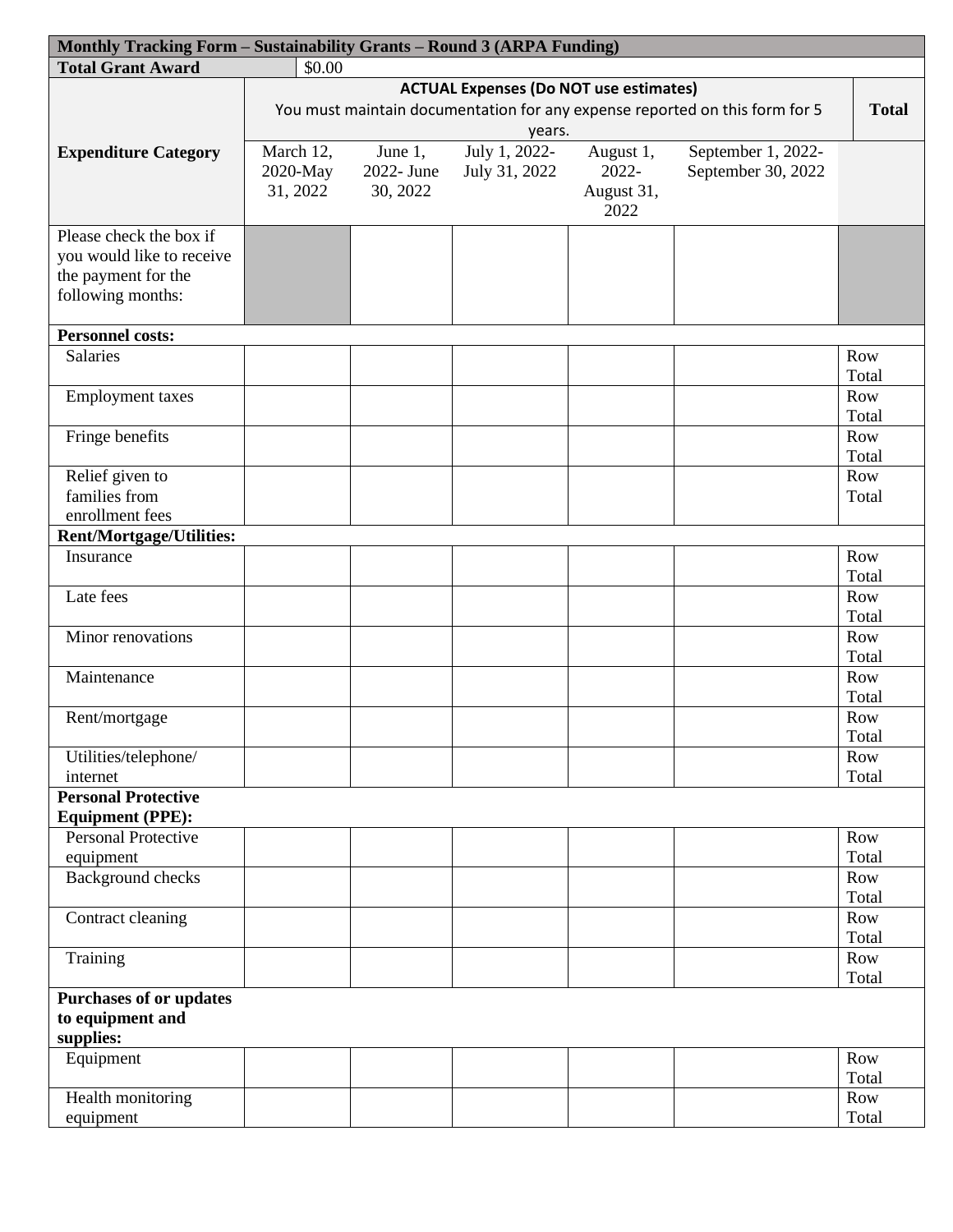| Other equipment and            |                                                                                          |        |              |        |              | Row    |  |  |  |  |
|--------------------------------|------------------------------------------------------------------------------------------|--------|--------------|--------|--------------|--------|--|--|--|--|
| updates                        |                                                                                          |        |              |        |              | Total  |  |  |  |  |
| Software                       |                                                                                          |        |              |        |              | Row    |  |  |  |  |
|                                |                                                                                          |        |              |        |              | Total  |  |  |  |  |
| <b>Goods or services:</b>      |                                                                                          |        |              |        |              |        |  |  |  |  |
| Advertising                    |                                                                                          |        |              |        |              | Row    |  |  |  |  |
|                                |                                                                                          |        |              |        |              | Total  |  |  |  |  |
| Classroom supplies             |                                                                                          |        |              |        |              | Row    |  |  |  |  |
|                                |                                                                                          |        |              |        |              | Total  |  |  |  |  |
| Cleaning and sanitation        |                                                                                          |        |              |        |              | Row    |  |  |  |  |
| supplies                       |                                                                                          |        |              |        |              | Total  |  |  |  |  |
| Food                           |                                                                                          |        |              |        |              | Row    |  |  |  |  |
|                                |                                                                                          |        |              |        |              | Total  |  |  |  |  |
| Licensing fees                 |                                                                                          |        |              |        |              | Row    |  |  |  |  |
|                                |                                                                                          |        |              |        |              | Total  |  |  |  |  |
| Mileage                        |                                                                                          |        |              |        |              | Row    |  |  |  |  |
|                                |                                                                                          |        |              |        |              | Total  |  |  |  |  |
| Office supplies                |                                                                                          |        |              |        |              | Row    |  |  |  |  |
|                                |                                                                                          |        |              |        |              | Total  |  |  |  |  |
| Professional                   |                                                                                          |        |              |        |              | Row    |  |  |  |  |
| development                    |                                                                                          |        |              |        |              | Total  |  |  |  |  |
| <b>Mental health supports:</b> |                                                                                          |        |              |        |              |        |  |  |  |  |
| Infant and early               |                                                                                          |        |              |        |              | Row    |  |  |  |  |
| childhood mental health        |                                                                                          |        |              |        |              | Total  |  |  |  |  |
| consultation                   |                                                                                          |        |              |        |              |        |  |  |  |  |
| Mental health                  |                                                                                          |        |              |        |              | Row    |  |  |  |  |
| consultation for you or        |                                                                                          |        |              |        |              | Total  |  |  |  |  |
| your employees                 |                                                                                          |        |              |        |              |        |  |  |  |  |
| Total (Total of each           | Column                                                                                   | Column | Column Total | Column | Column Total | Total  |  |  |  |  |
| column)                        | Total                                                                                    | Total  |              | Total  |              | \$0.00 |  |  |  |  |
|                                | Amount of grant funds remaining (Expenses will be subtracted from the Total Grant Award) |        |              |        |              |        |  |  |  |  |

I agree these funds were used for only expenses NOT funded by any other funding source (i.e. PPP loans, 2020 Hero Relief grants, 2020 SPARK grants, CCHC grants, Child Care Impact Grants, CACFP, Office of Head Start funding, 2021 Sustainability Grant Round 1 and 2, or any other funding). I agree to maintain receipts for all expenses reported on the expenditure sheets. I understand Child Care Aware of Kansas will perform a random audit of receipts and, if selected, my program will be required to submit receipts for all expenses reported on the expenditure sheets or be required to return funds.

**Program Signature: \_\_\_\_\_\_\_\_\_\_\_\_\_\_\_\_\_\_\_\_\_\_\_\_\_\_\_\_\_\_ Date: \_\_\_\_\_\_\_\_\_\_\_\_\_\_\_\_\_\_\_\_\_**

## **PLEASE NOTE:**

If you have questions on how to complete the monthly tracking form or allowable expenses, please schedule a technical assistance visit in one of the following ways:

- Schedule time with one of our grant navigators by going online to [www.ks.childcareaware.org](http://www.ks.childcareaware.org/) to the grants page. Complete the form to "Request assistance with your grant application and other resources!" We will connect you with a grant navigator who can work with you one-on-one as you work through the process.
- Go to [www.ks.childcareaware.org](http://www.ks.childcareaware.org/) to our "grant chat line" to receive real time assistance.

You are required to keep all receipts for 5 years that support the expenses reported on the monthly tracking form.